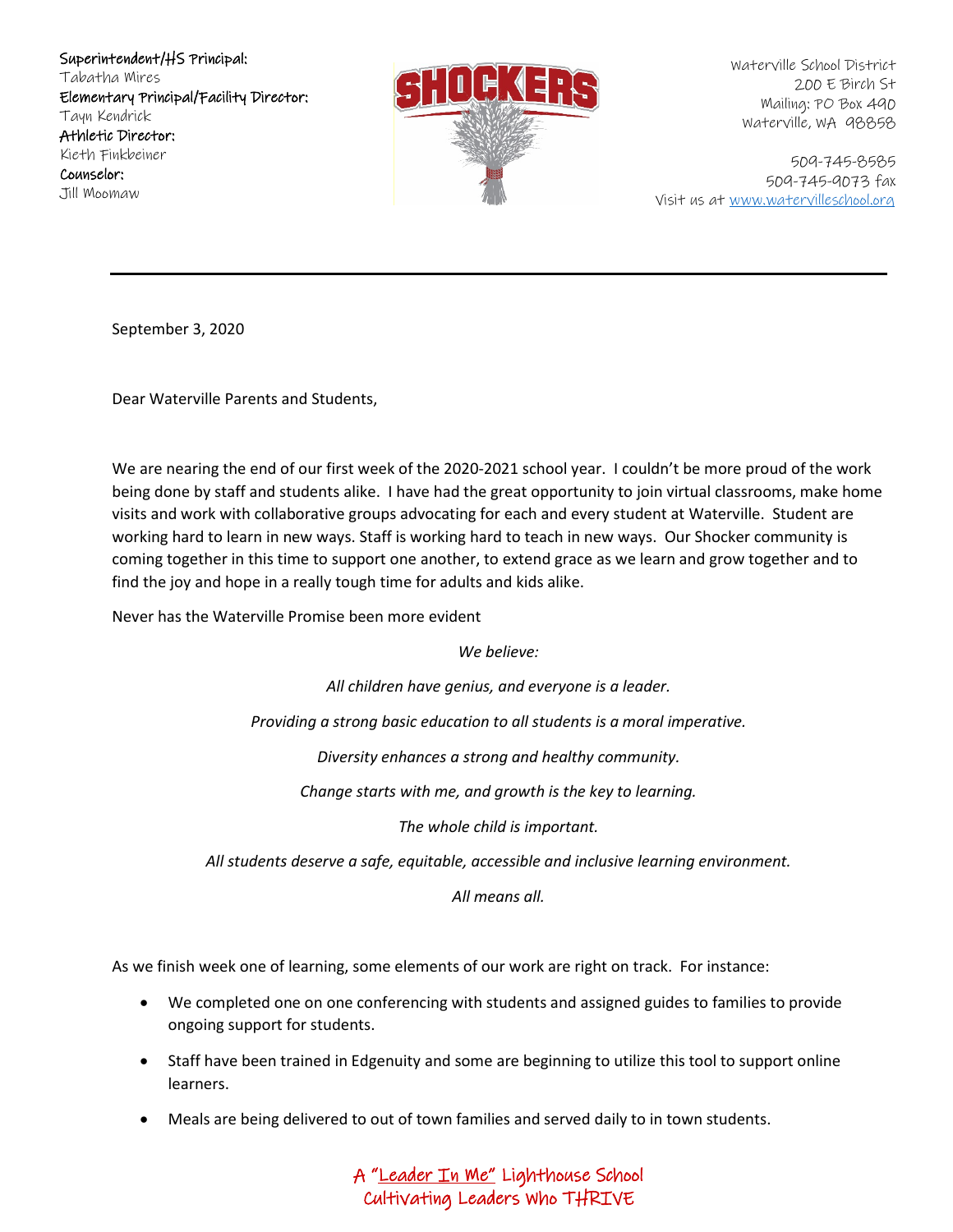

Waterville School District 200 E Birch St Mailing: PO Box 490 Waterville, WA 98858

509-745-8585 509-745-9073 fax Visit us at [www.watervilleschool.org](http://www.watervilleschool.org/)

- Safety protocols and systems are in place and working to keep staff, working onsite daily, safe.
- Hotspots have been distributed to 30 kids and are working for the vast majority of students.
- Chromebook distribution and passwords have been nearly completely ironed out. This is a HUGE task in a virtual model with nearly 300 student devices and over 50 adult devices.
- Staff have worked hard to ensure solid schedules are in place and a system for schedule changes is working at our secondary.
- Tech support daily by Mr. Knemeyer from 8-9 am and Mr. Grillo from 2:15-3:15 daily is a great resource for staff and students.
- Home visits are being made to support and encourage students.
- Our highest needs students are beginning to come to campus for limited time for support, operating under the exemption granted to our school for very limited student on-site support daily. Currently about 1% of students are on campus daily. We hope to continue expanding in partnership with our health district to 5% as approved by our exemption request.
- Furniture has been moved out of classrooms and 15 desks are placed in each class for the time when we can return to face to face instruction.
- STAR assessment testing in grades 3-12 is nearly complete. This will allow us to determine learning needs for students after this extended time away from classrooms.
- Student attendance is nearly 100% in our buildings.

Some areas of struggle are continuing:

- We continue to face challenges with a few students and connection to internet. These students will be prioritized in on site learning as we are able to bring students to campus under our exemption. Teachers are working to support these students.
- Edgenuity has a backlog for students and families enrolling through us in online opportunities with this provider. This has created a slow registration process for students.
- Our youngest learners and families are faced with unique challenges in our virtual model. Staff is working hard to continue addressing these needs.
- Our internet has been a struggle for students and staff. This is true through our region. On day 1, several teachers and students faced lagging internet, dropped connections and distorted sound and video. We are working with our tech department to trouble shoot this day and night. Staff are working to do the following things to help this solve this problem. We are:
	- o Collaborating with other districts to problem solve

A "Leader In Me" Lighthouse School Cultivating Leaders Who THRIVE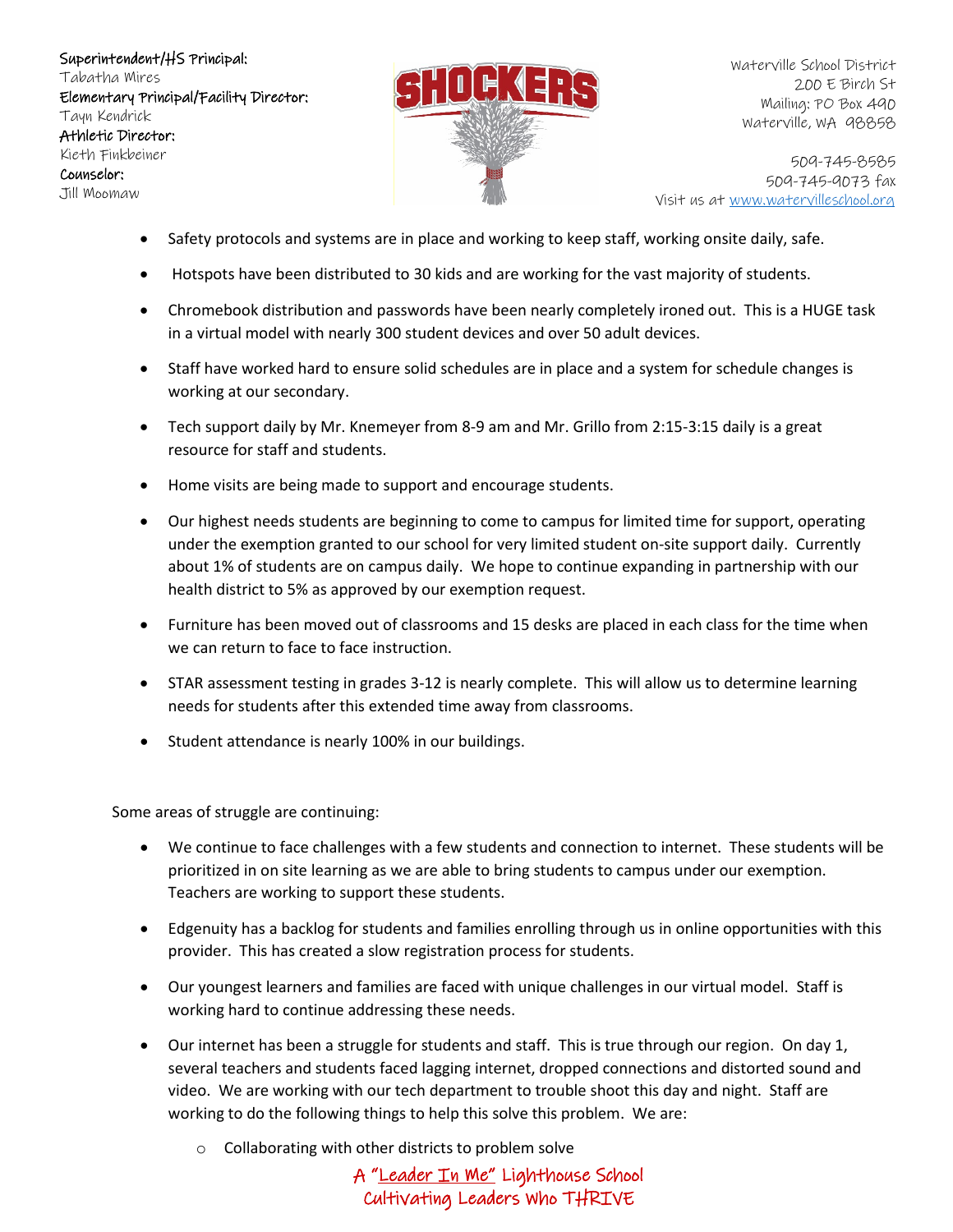

Waterville School District 200 E Birch St Mailing: PO Box 490 Waterville, WA 98858

509-745-8585 509-745-9073 fax Visit us at [www.watervilleschool.org](http://www.watervilleschool.org/)

- o Hard wiring in some teacher devices as needed
- o Turning off video and/or audio when it is not needed
- $\circ$  Encouraging students to log off in some classes during asynchronous (independent) work time
- We would like to recommend the following for families to help solve this problem:
	- o Have your child power off and restart their computer daily.
	- o Encourage your child to sit as close to the router at home as possible.
	- o Help your child clear their history on their device. Here's how. <https://support.google.com/chrome/answer/95589?co=GENIE.Platform%3DDesktop&hl=en>

We are looking forward to:

- Beginning meals under the newly released OSPI guidance allowing for free meals for youth in our community. This was approved by the USDA this week. We are working to implement as soon as possible.
- Expanding the number of kids on campus daily, safely.
- Utilizing outdoor tutoring and yard lessons at student locations to support struggling students.
- Beginning to plan for unique student activities that can be held via distance through our student council and ASB.
- Beginning a weekend meal program for our neediest kids.
- Seeing rates continue to decline, allowing us to move to a hybrid model of learning, begin extracurricular, and get more kids in our buildings.

I want to personally thank you for your patience, your grace and your support for our community school. Our kids are depending on all of us to make the Waterville Promise a reality for them. It will require a stronger partnership, more consistent communication, learning and growing every day, greater trust than ever before, and lots and lots of celebrations of our progress. We are getting better at this each and every day.

Please reach out to your guide teacher (or classroom teacher in our elementary grades) if you have concerns, questions or need to collaborate about how to support your child. We are committed to each and every child and family. All truly does mean all.

My best to you and your family.

Most sincerely,

A "Leader In Me" Lighthouse School Cultivating Leaders Who THRIVE